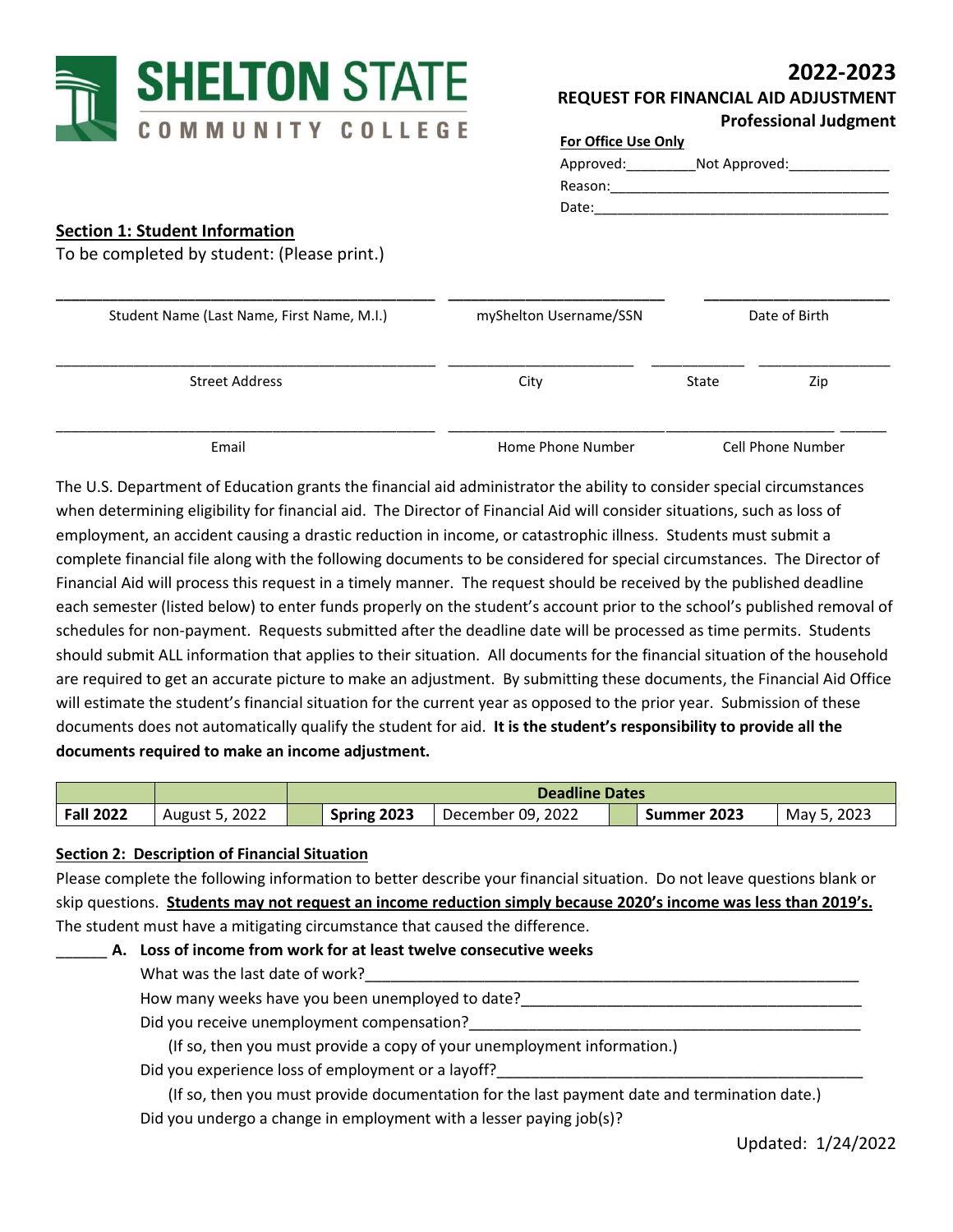- \_\_\_\_\_\_ **B. Loss of untaxed income for at least twelve consecutive weeks** Social security loss: \_\_\_\_\_\_\_\_\_\_\_\_\_\_\_\_\_\_\_\_\_\_\_\_\_(Attach documentation.) Child support loss:\_\_\_\_\_\_\_\_\_\_\_\_\_\_\_\_\_\_\_\_(Attach court documentation stating terminated benefits.) \_\_\_\_\_\_ **C. Divorce or separation (You must provide documentation of the pending divorce or separation.)** Documentation is needed to verify income.
- \_\_\_\_\_\_ **D. Death of a parent(s) (You must provide the death certificate.)** Also, documentation is required that the deceased person is your parent.
- \_\_\_\_\_\_ **E. Catastrophic medical condition** (You must provide copies of canceled checks for out-of-pocket expenses paid for medical bills for catastrophic illness. You may also use a summary from the pharmacy on cash paid for medicine related to catastrophic illness. We can adjust only what was actually PAID by the student/parent/spouse for out-of-pocket expense—not insurance payments.)
- \_\_\_\_\_\_ **F. Natural disaster (fire or tornado loss)** (You must provide copies of canceled checks for out-of-pocket expenses paid replacing items that were not covered by insurance. You may also use a summary from a pharmacy on cash paid for medical treatment related to the natural disaster. We can only adjust what was actually PAID by the student/parent/spouse for out of pocket expense—not insurance payments.)
- \_\_\_\_\_\_ **G. Other unusual circumstance for special consideration** (If you do not meet the conditions noted above for re-evaluation of your financial aid eligibility, please explain in detail and fully document the unusual circumstances that you have experienced. Significant changes in financial status must be documented.)

**ALL STUDENTS: This information must be provided for ALL members of the household—not just the person who had the change. Dependent students must report both parents if parents are still married to each other.**

**Section 3: Actual and Estimated Income Sheet** - Put a zero in any spaces that do not pertain to your situation.

| Income Item                                                           | 2020<br><b>Information</b> | 2021<br><b>Information</b> |
|-----------------------------------------------------------------------|----------------------------|----------------------------|
| Father/Stepfather                                                     |                            |                            |
| Mother/Stepmother                                                     |                            |                            |
| Student                                                               |                            |                            |
| Spouse                                                                |                            |                            |
| Other Taxable Income (interest,                                       |                            |                            |
| pensions, or unemployment)                                            |                            |                            |
| Other Untaxed lincome (child support,<br>social security, or welfare) |                            |                            |

**Section 4: Required Personal Statement** - Include all relevant information. Your written explanation should be as detailed as possible. Attach additional pages if needed.

\_\_\_\_\_\_\_\_\_\_\_\_\_\_\_\_\_\_\_\_\_\_\_\_\_\_\_\_\_\_\_\_\_\_\_\_\_\_\_\_\_\_\_\_\_\_\_\_\_\_\_\_\_\_\_\_\_\_\_\_\_\_\_\_\_\_\_\_\_\_\_\_\_\_\_\_\_\_\_\_\_\_\_\_\_\_\_\_\_\_\_\_\_\_\_

\_\_\_\_\_\_\_\_\_\_\_\_\_\_\_\_\_\_\_\_\_\_\_\_\_\_\_\_\_\_\_\_\_\_\_\_\_\_\_\_\_\_\_\_\_\_\_\_\_\_\_\_\_\_\_\_\_\_\_\_\_\_\_\_\_\_\_\_\_\_\_\_\_\_\_\_\_\_\_\_\_\_\_\_\_\_\_\_\_\_\_\_\_\_\_

\_\_\_\_\_\_\_\_\_\_\_\_\_\_\_\_\_\_\_\_\_\_\_\_\_\_\_\_\_\_\_\_\_\_\_\_\_\_\_\_\_\_\_\_\_\_\_\_\_\_\_\_\_\_\_\_\_\_\_\_\_\_\_\_\_\_\_\_\_\_\_\_\_\_\_\_\_\_\_\_\_\_\_\_\_\_\_\_\_\_\_\_\_\_\_